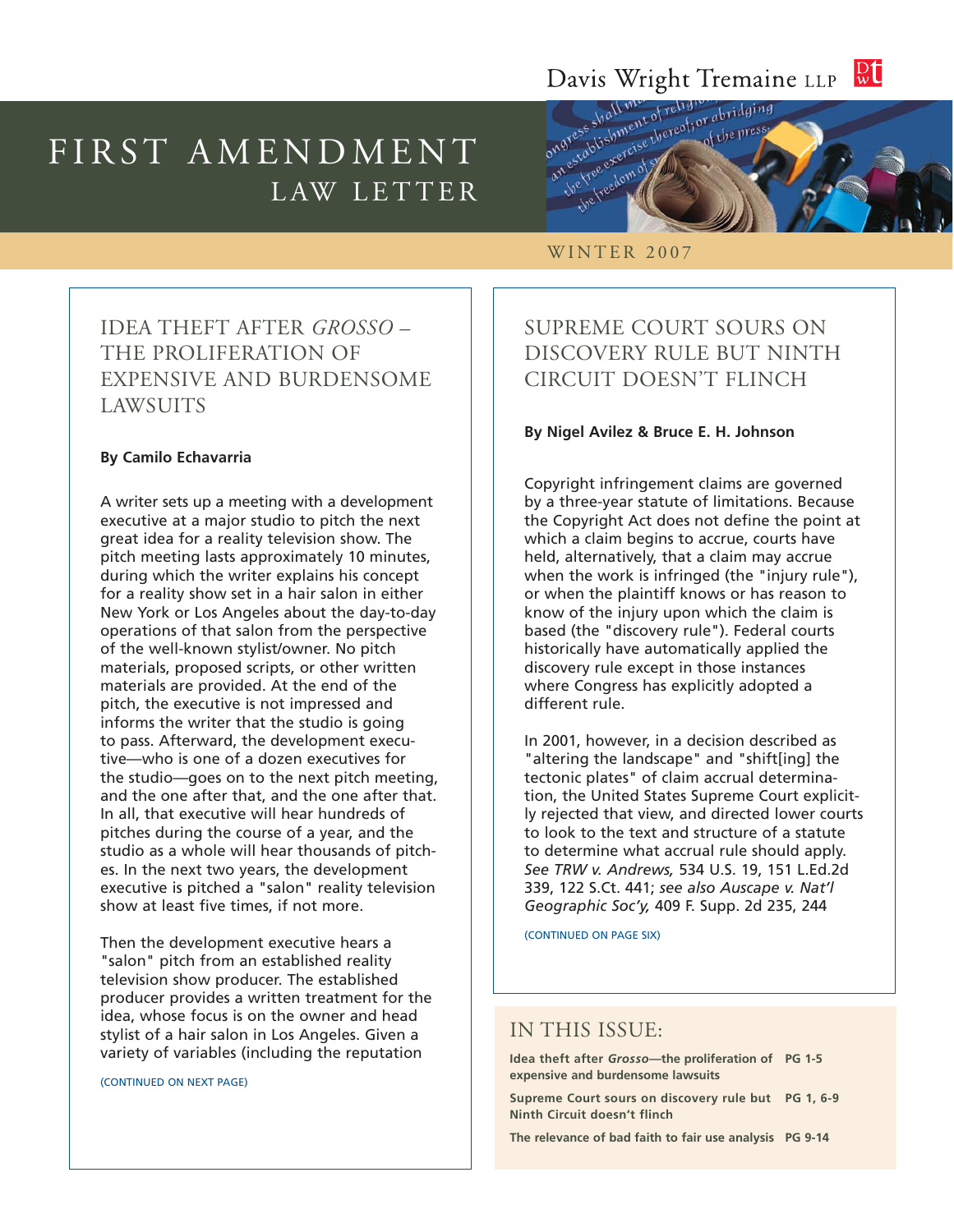#### IDEA THEFT AFTER *GROSSO*

#### *(CONTINUED FROM PREVIOUS PAGE)*

of the producer), there is interest at the studio, and the "salon" reality television show is green-lit and eventually airs. The first writer sees advertisements for the new salon reality show, and is convinced that his idea was stolen. The writer sues the studio for breach of an implied-in-fact contract under California law, otherwise known as idea theft.<sup>1</sup>

Prior to August 2004, it was possible that this lawsuit would be dismissed at the pleading stage based on copyright preemption. That appears to have changed, however, in the aftermath of the Ninth Circuit decision of *Grosso v. Miramax Film Corp.,* 383 F.3d 965 (9th Cir. 2004), which held that copyright preemption did not apply to certain idea theft claims. As a result of *Grosso,* studios face the prospect of a lengthy and drawn-out lawsuit even in the most frivolous of actions.

#### **The claim for idea theft—Hollywood style**

The claim for breach of implied-in-fact contract, also known as idea theft, was first recognized in the seminal case of *Desny v. Wilder,* 46 Cal. 2d 715 (1956). There, plaintiff called studio executive Billy Wilder on the telephone, and told Wilder's secretary about his idea for a movie based on the story of a man who was trapped in a cave. During the call, plaintiff and Wilder's secretary agreed that plaintiff would be paid if his idea was used. Wilder later produced a movie that plaintiff asserted was based on his idea. Under these facts, the California Supreme Court held that an impliedin-fact contract was formed between plaintiff and Wilder, and that Wilder was obligated to pay plaintiff if he used plaintiff's ideas.

The newly created claim set forth in *Desny* has evolved only slightly since 1954. To state a claim for breach of an implied-in-fact contract in an idea submission case, the plaintiff must allege: (1) that he submitted his ideas to defendant; (2) that before plaintiff submitted his ideas to defendant, he conditioned their disclosure upon defendant's agreement to pay for those ideas if used; (3) that defendant knew, or should have known, the condition on which the disclosure was being made; (4) that defendant voluntarily accepted the submission on plaintiff's terms and thereby impliedly

agreed to pay plaintiff for any ideas used; (5) that defendant actually used plaintiff's ideas; and (6) that those ideas had value. *Mann v. Columbia Pictures, Inc.,* 128 Cal. App. 3d 628, 647 n.6 (1982); see also *Faris v. Enberg,* 97 Cal. App. 3d 309, 318 (1979) (plaintiff must show that "the offeree voluntarily accepted the disclosure knowing the conditions on which it was tendered").

In the context of a formal pitch meeting, the first four requirements generally are implied: A "pitch meeting" is the setting where a writer/producer discloses his idea, treatment, or script to an executive in the hope that the executive will like and use the idea for a show or movie in return for credit and compensation.2 Thus, for networks, studios, and producers of content, in general, idea theft claims usually come down to whether the idea was used and whether it had value. (Of course, on the facts of any particular case, one of these four requirements could preclude a suit, even if there was some kind of pitch involved.)

It is important to note that unlike in a copyright context, in California, the idea theft plaintiff may not be required to show that his idea was "novel" or "unique" in order to state a claim for idea theft. *Desny*, 46 Cal. 2d at 733-34 ("[e]ven though the idea disclosed may be 'widely known and generally understood' [citation] it may be protected by an express contract providing that it will be paid for regardless of its lack of novelty"); *cf. Gunther-Wahl Prods., Inc. v. Mattel, Inc.,* 104 Cal. App. 4th 27, 35 (2002) ("Mattel acknowledges on appeal that an agreement to disclose an abstract idea may be compensable, even though it lacks novelty"). Therefore, with respect to the writer who submits an idea for a "salon" reality show, the studio cannot simply argue that the idea was not novel, even if four other writers submitted salon reality show ideas to the executive and similar reality shows already had aired on numerous networks prior to the writer's pitch.<sup>3</sup>

But that does not mean that lack of novelty is irrelevant in defending idea theft claims. To the contrary, lack of novelty can be important to demonstrate that plaintiff's idea was not used. For instance, when comparing plaintiff's ideas with the actual show, defendant can convince the court that "generic ideas" that exist in both the show and plantiff's pitch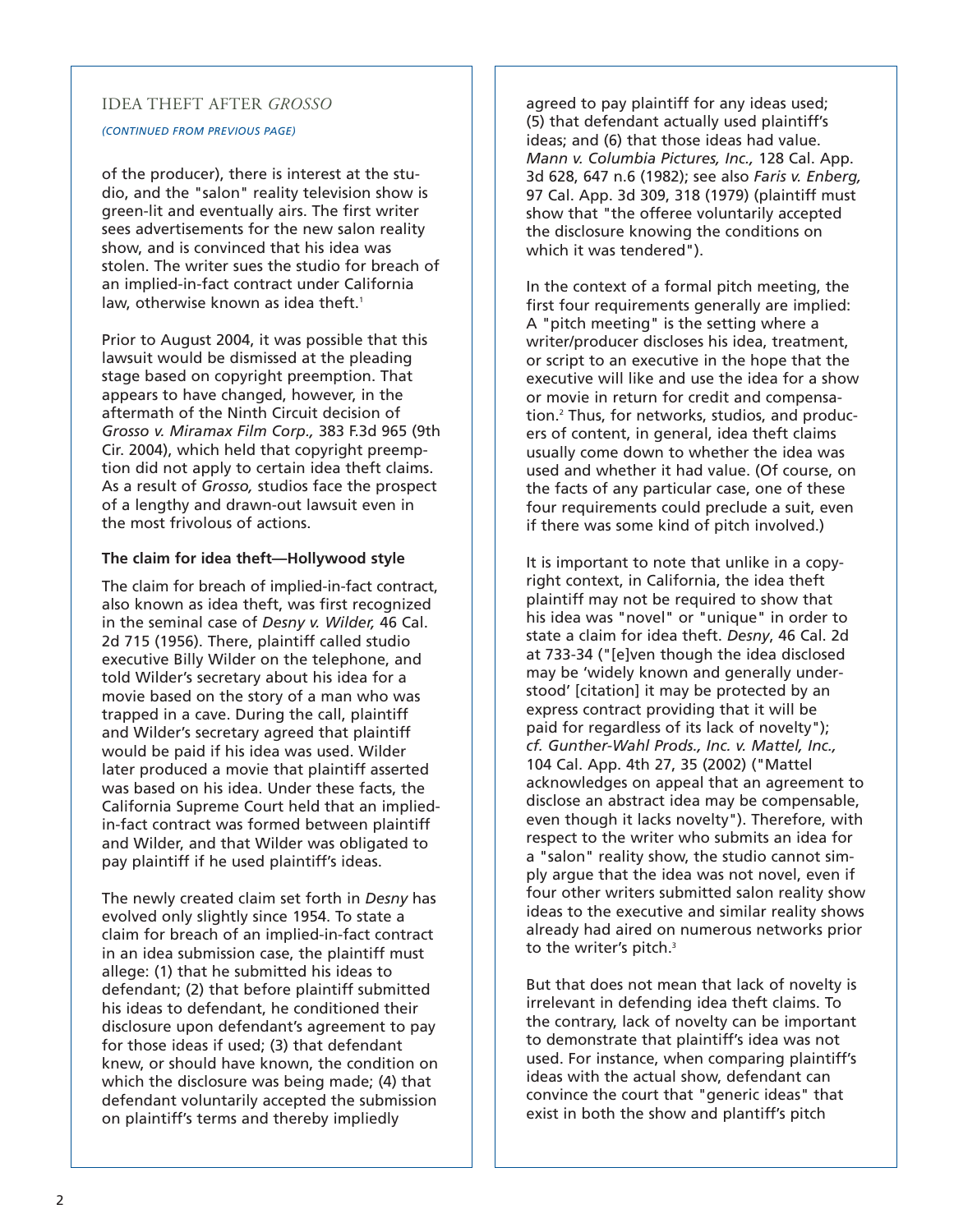simply should be disregarded. Lack of novelty also bolsters the credibility of the defense's claim that plaintiff's idea was not used. Finally, in the most generic of situations, lack of novelty can be used to argue that plaintiff's ideas had no value, the last factor the plaintiff needs to prove in an idea theft case.

#### **Copyright preemption before** *Grosso***—A defendant's trump card**

Before the Ninth Circuit decision in *Grosso*, studios and networks had a reasonably good chance of disposing of idea-theft cases during the pleading stages of the litigation, based on copyright preemption. The Federal Copyright Act, 17 U.S.C. § 301(a), expressly preempts all state law claims that assert "legal or equitable rights that are equivalent to any of the exclusive rights within the general scope of copyright as specified by section 106 … and come within the subject matter of copyright as specified by sections 102 and 103." The Copyright Act preempts a state law claim when "(1) the work on which the state claim is based is within the subject matter of copyright; and (2) the state cause of action protects rights that are qualitatively equivalent to copyright protection." *Worth v. Universal Pictures, Inc.,* 5 F. Supp. 2d 816, 821 (C.D. Cal. 1997).

Applying this test, courts in the Central District of California repeatedly found idea-theft claims to be preempted. Under the first prong, courts found that ideas fell within the purview of copyright, but were not protected because copyright law only protects the written expression of ideas and not the ideas themselves. Under the second prong, courts found that the idea-theft claim protected rights equivalent to copyright, namely the right to protect and be paid for the use of one's copyrightable work. See *Idema v. Dreamworks, Inc.,* 162 F. Supp. 2d 1129, 1190 (C.D. Cal. 2001) (holding that ideatheft claim based on alleged use of plaintiff's ideas and materials for movie was preempted by Copyright Act); *Entous v. Viacom Int'l, Inc.,* 151 F. Supp. 2d 1150, 1160 (C.D. Cal. 2001) (same for television series); *Selby v. New Line Cinema Corp.,* 96 F. Supp. 2d 1053, 1061 (C.D. Cal. 2000) (same for movie); *Metrano v. Fox Broadcasting Co.,* 2000 WL 979664, at \*3 (C.D. Cal. 2000) (same for television series); *Endemol Entertainment B.V. v. Twentieth Television, Inc.,* 48 U.S.P.Q.2d 1524, 1528 (C.D. Cal. 1998)

(same for television series); *Worth v. Universal Pictures, Inc.,* 5 F. Supp. 2d 816, 822 (C.D. Cal. 1996) (same for movie).<sup>4</sup>

Before *Grosso,* this line of cases affected idea-theft litigation in two ways. First, these cases enabled defendants to defeat idea-theft claims at the onset of a case, before having to go through the burden and expense of discovery, motion practice, and trial. Second, as important as having the ability to get cases dismissed at the onset of litigation was the reciprocal "chilling" effect on plaintiffs' attorneys. Because removal and motion practice involved with copyright preemption required significant resources and time, and the defense was successful in certain situations, plaintiffs' counsel were more hesitant to bring these claims. *See* Glen L. Kulik, *Copyright Preemption: Is this the End of Desny v. Wilder?,* 21 Loy. L.A. Ent. L. Rev. 1 (2000).

#### *Grosso v. Miramax Film Corp.***—The end of preemption**

In 1999, writer Jeff Grosso sued Miramax, claiming that Miramax improperly used his script and ideas in the movie *Rounders.* Grosso sued for both copyright infringement and idea theft. The district court granted Miramax's motion for summary judgment on all claims. The court found that because the two works at issue—Grosso's screenplay and the movie *Rounders*—were not substantially similar, plaintiff's copyright claim failed as a matter of law. The court found the idea-theft claim was preempted. The Ninth Circuit, in a twelveparagraph decision, affirmed the granting of summary judgment with respect to the copyright claim, but reversed on the idea-theft claim. *Grosso v. Miramax Film Corp.,* 383 F.3d 965, 968 (2004). Without discussing or even citing to the numerous cases that had found idea theft claims to be preempted, the Ninth Circuit held simply that the implied-promiseto-pay element of an idea-theft claim was an "extra element," such that the rights being protected were not "qualitatively equivalent" to the rights protected by copyright. *Id.* at 968.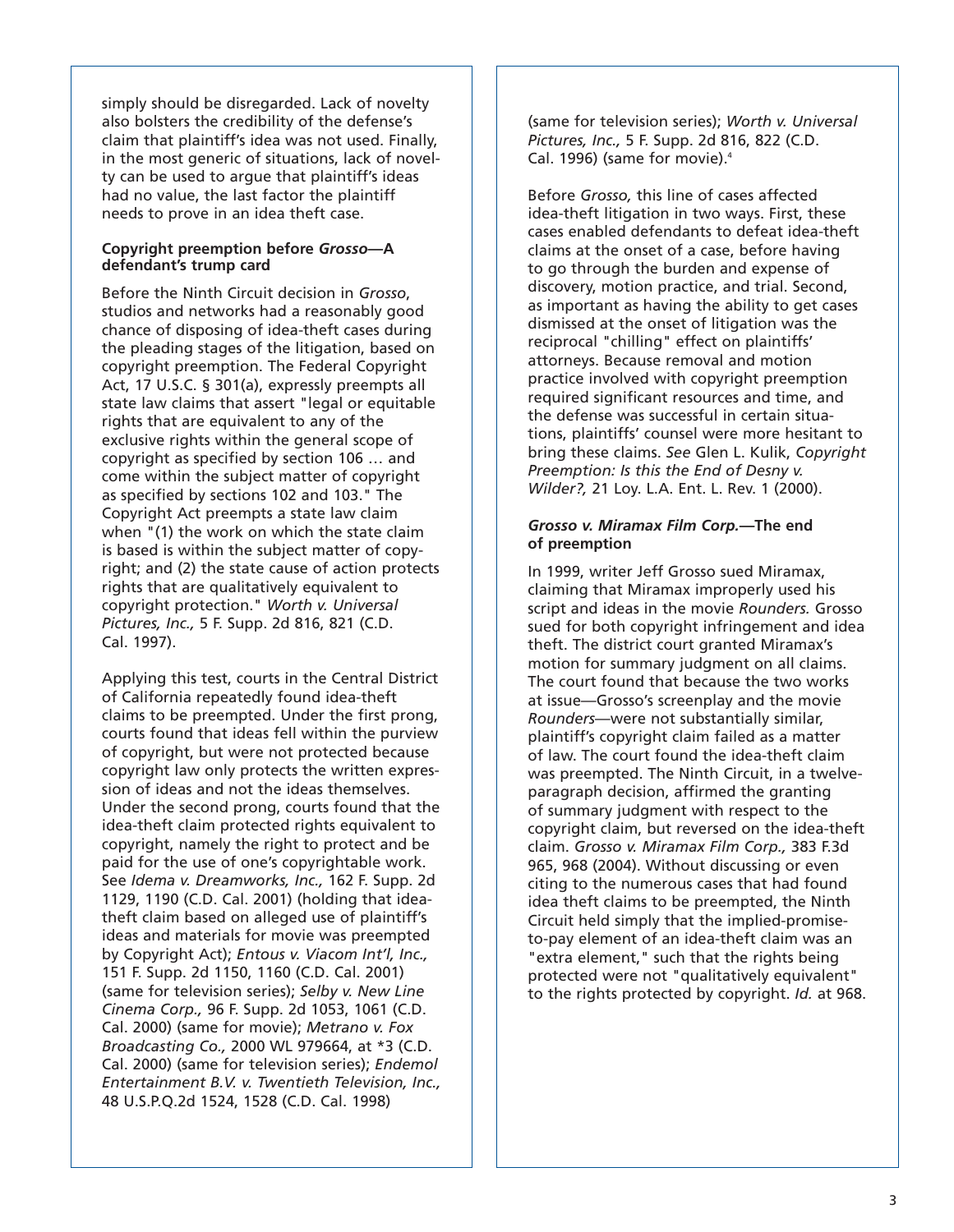#### *Grosso's* **impact—The proliferation of expensive and burdensome lawsuits**

The impact of the *Grosso* decision has been immediate and significant as idea-theft claims have proliferated. The *Grosso* decision was a two-part whammy to networks and studios: not only did the *Grosso* decision make ideatheft cases more costly to defend by foreclosing a defendant's ability to get a case dismissed at the pleading stage, it also emboldened plaintiffs' counsel to bring more of them.

First, the expense and burden of defending idea-theft cases cannot be overlooked. Idea-theft cases are typically fact-intensive. And, in the situation where there are little to no written records of the "idea" that purportedly was taken, factual disputes necessarily abound as to what was said at the purported pitch meeting. Needless to say, the fewer the documents, the more a plaintiff may exaggerate or simply not remember correctly the details of the idea he presented at the pitch meeting. On the studio side, given the number of pitches an executive hears every year and the fact that pitches often last no more than ten minutes, it should come as no surprise that executives may have little recollection about a plaintiff's pitch. At bottom, idea-theft cases are fact-intensive, making summary judgment more difficult and defense of the action more time-consuming and burdensome.

The difficulty in defending an idea-theft claim versus a copyright claim was apparent in a recent case involving *The Apprentice. Mark Bethea et al. v. Mark Burnett et al.,* No. CV04- 7690 JFW (PLAx) (C.D. Cal.). There, the plaintiff sued in federal court for copyright infringement and filed a separate action in state court for idea theft. The state court case was stayed pending resolution of the federal court case. Defendants Mark Burnett and others obtained summary adjudication in federal court over the plaintiff's copyright claim. The district court found that plaintiff's idea was not substantially similar to *The Apprentice* and, in dicta, intimated that *The Apprentice* was independently created. After dismissal of the federal court action, the state court action proceeded. Despite winning in federal court, defendants did not obtain summary judgment, which led to an eventual settlement of the action shortly before trial was set to commence.<sup>5</sup>

Second, because of the relative ease by which a plaintiff can assert an idea-theft claim after the *Grosso* decision, plaintiffs' counsel appear to be more willing to file these claims in general. Indeed, in many instances, idea theft claims are being asserted instead of copyright claims. Unlike infringement claims, where a victorious defendant (or plaintiff for that matter) may be entitled to recover its attorneys' fees, there is no such recovery available in idea-theft suits. Likewise, copyright claims are much harder to plead and prove, especially when one considers the fact that idea-theft claims may not require novelty.

As a result, it is not uncommon today for networks, studios and producers to be sued by several different individuals in different lawsuits and jurisdictions over the same show. And, in each case, plaintiff asserts that she came up with the idea for the show and that her ideas were stolen. For instance, the producers of *The Apprentice* have had to defend three separately filed lawsuits from individuals claiming they came up with the premise for the show. Likewise, Fox was sued in two different lawsuits related to Fox's reality television show *The Next Great Champ.*

It is important to note that the proliferation of idea-theft claims also stems from the pitch process itself and the advent of reality television. As discussed in the introduction, networks and studios receive literally thousands of pitches for television shows and movies each year. Couple that fact with the existence of reality television, where even the most mundane and simple idea can lead to a successful show. Theoretically, all someone would have to say at a pitch meeting to an executive is "singing competition," "talent search," "search for the next big thing," "competition for a good job," "race around the country/world," "real lives of celebrities" or "dating show" for that person to assert that his idea was taken when a similar show is produced. And, because numerous shows based on such basic concepts have been produced and aired by all the major networks and cable channels, there are most assuredly hundreds of individuals who could assert that their ideas were taken.<sup>6</sup> It is simply inescapable that because ideas for reality shows are rather simple and have similar formats, executives are inundated with the same ideas all the time.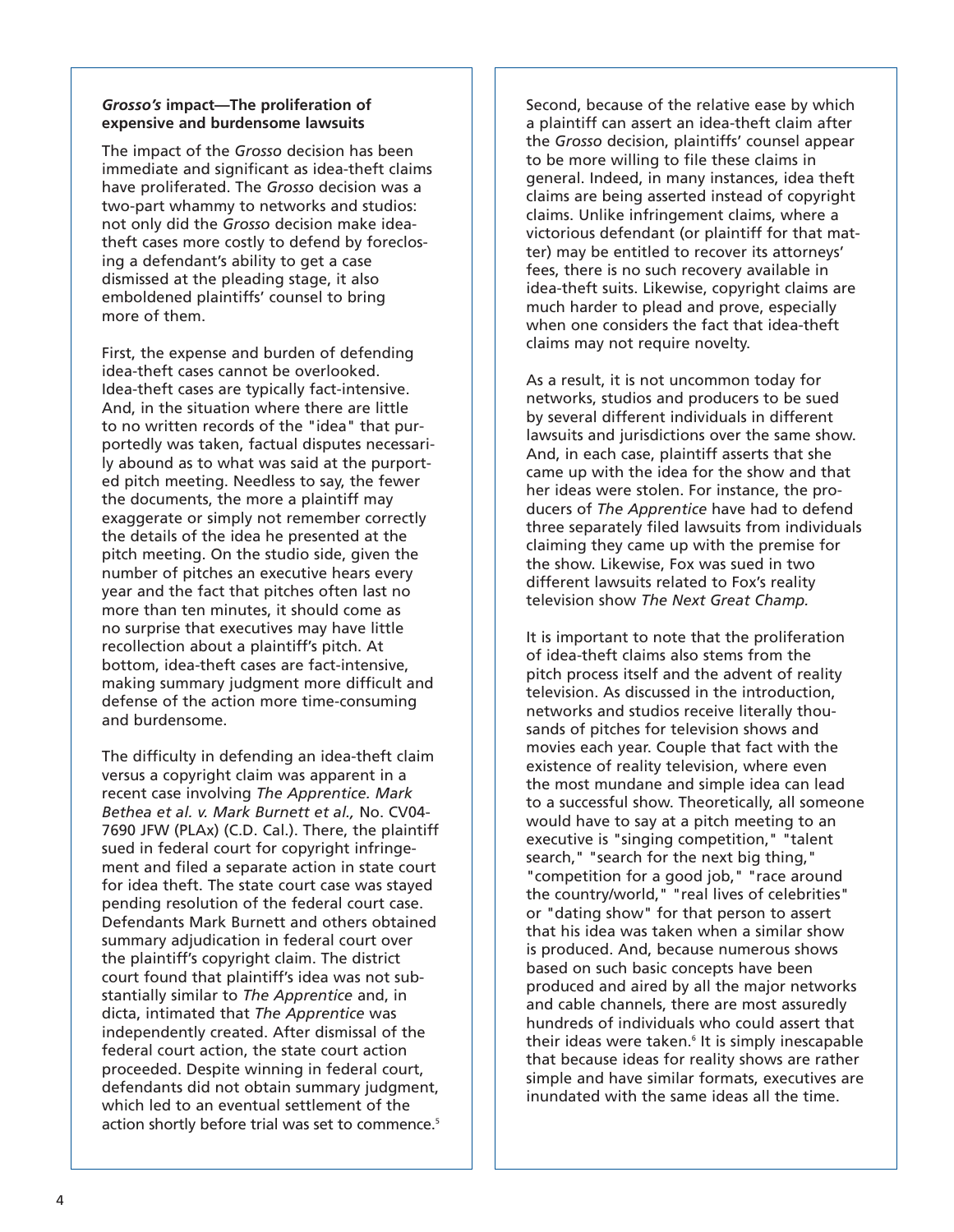Even the most obvious and generic of ideas have led to lawsuits. For example, the fourth season of *Average Joe*—a dating show where "average"-looking men try to get the affection of a beautiful woman—involved doing a makeover of these men to make them appear more attractive. This premise was obvious and generic given the number of shows that had done similar things, such as *Extreme Makeover, The Swan, Fashion Emergency,* and *Queer Eye for the Straight Guy.* Regardless, the fourth season of *Average Joe* led to a lawsuit by a former contestant claiming he had come up with the idea. *Costaras v. NBC Universal,* No. 2:06-cv-00402-RSWL-MAN (C.D. Cal.).

In the end, virtually any successful show, and even a not-so-successful show, is likely to encounter claims from individuals who submitted similar ideas in the past. A successful series will necessarily catch the attention of any writer or producer who may have submitted a "similar" idea, even in the distant past. Indeed, ABC was recently sued in Los Angeles Superior Court by a writer who claims to have submitted a script in the late *1970s*—nearly 30 years ago—that allegedly was used to create the hit show *Lost.* Anyone familiar with the script review process or the turnover of development executives at major networks will understand the absurdity of this claim. Other movies and television shows that plaintiffs have alleged were stolen since *Grosso* include *Wedding Crashers, The Last Samurai, Broken* Flowers, *World Vision: An American Anthem, Nitido, Average Joe 4, Hell's Kitchen, Million Dollar Idea, Project Runway, So You Think You Can Dance,* and *Ghost Hunters*—just to name a few.

#### NOTES

1. The hypothetical in this article is fiction and any similarity to an actual case is purely coincidental.

2. In the case of unsolicited submissions and other non-formal pitches, however, these four requirements represent a significant hurdle to plaintiffs. If there is no pre-disclosure understanding that the writer/producer is disclosing an idea on the condition of payment for use, then there is no recourse or cause of action. California law requires a clear and mutually understood expectation of payment for the idea before imposing liability: "The idea man who blurts out his idea without having first made his bargain has no one but himself to blame for the loss of his bargaining power." *Desny,* 46 Cal. 2d at 739.

3. In the case of the hypothetical, there are several reality shows that follow the head of a business. For example, *The Restaurant* and *Hell's Kitchen* followed head chefs in major cities, and *Opening Soon* is about opening high-end retail stores in major cities.

4. Indeed, just two months before *Grosso* was decided, the author of this article successfully moved to dismiss an idea theft case involving the television show *Scout's Safari. Order Denying Plaintiffs' Motion to Remand and Granting Defendants' Motion to Dismiss, Suser v. National Broadcasting Company,* No. CV04-2866 CBM (Mcx) (C.D. Cal. June 30, 2004).

5. Ironically, the result in *Grosso* was different. After the Ninth Circuit remanded the case, Miramax was successful on summary judgment on the merits of the idea-theft claim.

6. Basic concepts for reality television shows have produced literally dozens of similar shows:

Singing Competition: six seasons of *American Idol*, four seasons of *Nashville Star,* and two seasons of *Rock Star* and *Making the Band.*

Talent Search: the singing competition shows *Star Search* and *Fame,* and two seasons of *So You Think You Can Dance, The Search for the Most Talented Kid in America* and *America's Got Talent.*

Search for the Next Big Thing: seven seasons of *America's Next Top Model* (model), six seasons of *American Idol* (pop star), four seasons of *Last Comic Standing* (comedian), *Next Action Star* (action star actor), *Sports Illustrated Swimsuit Model Search* (swimsuit model) and *Nashville Star* (country singer), three seasons of *Project Runway* (fashion designer), and two seasons of *Rock Star* (lead singer for band), *HGTV Design Star* (home designer), *The Contender* (boxing) and *The Next Great Champ* (boxing).

Competition for a Good Job: five seasons of *The Apprentice,* two seasons of *Hell's Kitchen* and *Top Chef,* and one season of *The Apprentice: Martha Stewart, The Benefactor* and *The Rebel Billionaire.*

Race Around the Country/World: ten seasons of *The Amazing Race* and *Treasure Hunters,* and two seasons of *Beg, Borrow & Deal* and *The Mole.*

Real Lives of Celebrities: four seasons of *The Osbournes,* two seasons of *The Anna Nicole Show, The Ashlee Simpson Show* and *Kathy Griffin: My Life on the D-List,* and one season of *Being Bobby Brown, Britney and Kevin: Chaotic, Newlyweds: Nick & Jessica* and *Tommy Lee Goes To College.*

Dating Show: seven seasons of *The Bachelor,* four seasons of *Average Joe* and *For Love Or Money,* three seasons of *The Bachelorette,* and two seasons of *Joe Millionaire* and *Cupid.*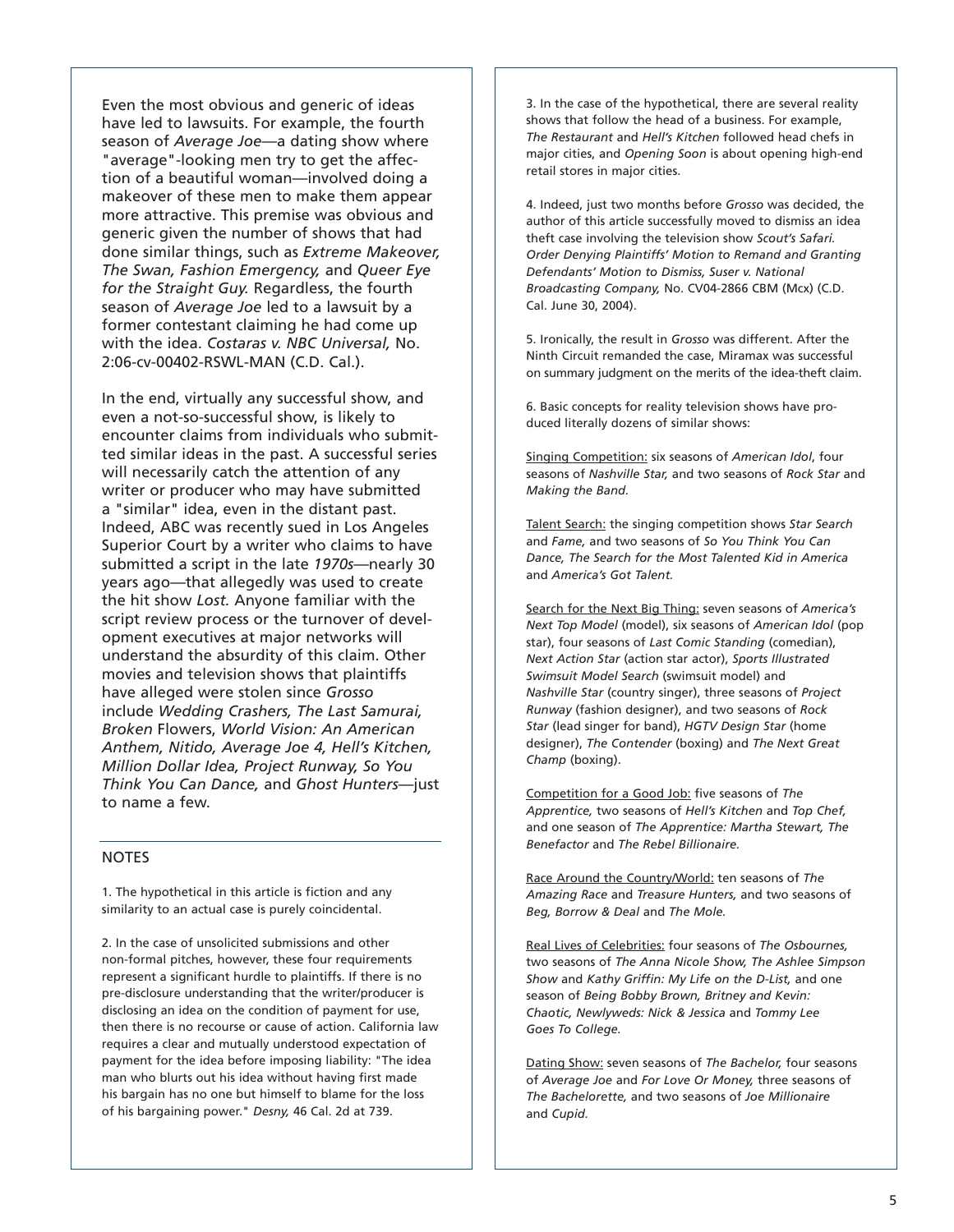#### SUPREME COURT SOURS ON DISCOVERY RULE

#### *(CONTINUED FROM PAGE ONE)*

(S.D.N.Y. 2004) (*TRW* is landscape-altering); *Roberts v. Keith,* 2006 U.S. Dist. LEXIS 8659, 9 (S.D.N.Y. 2006) (*TRW* shifted tectonic plates of claim accrual). But as much as *TRW* altered and shook, the Ninth Circuit has carried on unaffected by the decision, content to rely on its prior copyright statute of limitations cases and their summary adoption of the discovery rule. *E.g., Kourtis v. Cameron,* 419 F.3d 989, 999 (9th Cir. 2005) (citing *Roley v. New World Pictures, Ltd.,* 19 F.3d 479, 481 (9th Cir. 1994)). Given the import of the Supreme Court decision, the Ninth Circuit should be asked to either distinguish *TRW,* or to change course and adopt the injury rule, which legislative history shows was intended by the Copyright Act.

#### **The decision triggering review**

Supreme Court review of the federal statute of limitations calculus was triggered by a Ninth Circuit decision, *Andrews v. TRW Inc.,* 225 F.3d 1063 (9th Cir. 2000), reversing a lower court ruling barring consumer claims under the Fair Credit Reporting Act (FCRA). In *TRW*, Plaintiff Adelaide Andrews, whose credit information had been stolen and subsequently used by an imposter, sued credit reporting agency *TRW* under the FCRA for disclosing her credit information without reasonable grounds for believing that a legitimate consumer was involved in the request. *Id.* at 1065. Under the injury rule applied by the district court, two of plaintiff's claims were barred by the FCRA's two-year statute of limitations. *Id*. at 1066. The Ninth Circuit, however, reversed the district court, holding that a general discovery rule controlled the case. The Court rested its decision on what it considered to be a presumption that all federal statutes of limitations, regardless of context, incorporate a general discovery rule, "unless Congress expressly legislated otherwise." *Id.* at 1067.

#### **Supreme Court rejects general federal discovery rule**

The Supreme Court in *TRW* refused to endorse the Ninth Circuit's position, holding instead that federal courts should determine claim accrual by looking to congressional intent in enacting a statute—such intent as is derived from the statute's text, structure and legislative history. 534 U.S. at 27-28. The Court went on to conclude that neither the text, nor structure, nor other evidence of congressional intent supported a finding that consumer claims under the FCRA are governed by a general discovery rule.

While the *TRW* analysis of course focused on the FCRA, by its terms, its guidance is general. It is as applicable to the Copyright Act—and other federal statutes—as it is to the FCRA. Applying this guidance to the Copyright Act, it becomes "strikingly clear," as one federal court concluded, that Congress intended the Act to be governed by an injury rule. *Auscape,* 409 F. Supp. 2d at 20.

#### **Copyright Act intended an injury rule**

Unlike the FCRA, the text and structure of Section 507(b) provide no hint of Congress' intent. Section 507(b) states only that a civil copyright infringement claim must be brought "within three years after the claim accrued." Thus, in determining the claim accrual date as intended by Congress, a court must necessarily look beyond the text of the Copyright Act to its legislative history. *E.g., Blum v. Stevenson,* 465 U.S. 886, 896, 79 L.Ed.2d. 891, 104 S.Ct. 1541 (1984).

Until 1957, the Copyright Act prescribed a statute of limitations only for criminal actions; consequently, federal courts looked to state statutes of limitations to determine timeliness of civil claims. 3 *Nimmer on Copyright* § 12.05(A) at 12-131 (2005). This practice, however, was confusing and fraught with uncertainty, since different periods of limitations and different rules of accrual applied depending on where a claim was brought. S. Rep No. 85-1014, at 2 (1957), *reprinted in* 1957 U.S.C.C.A.N. 1961, 1962. Faced with these concerns, Congress began examining the problem in 1955, with the House Judiciary Committee holding hearings on a bill to enact a civil statute of limitations.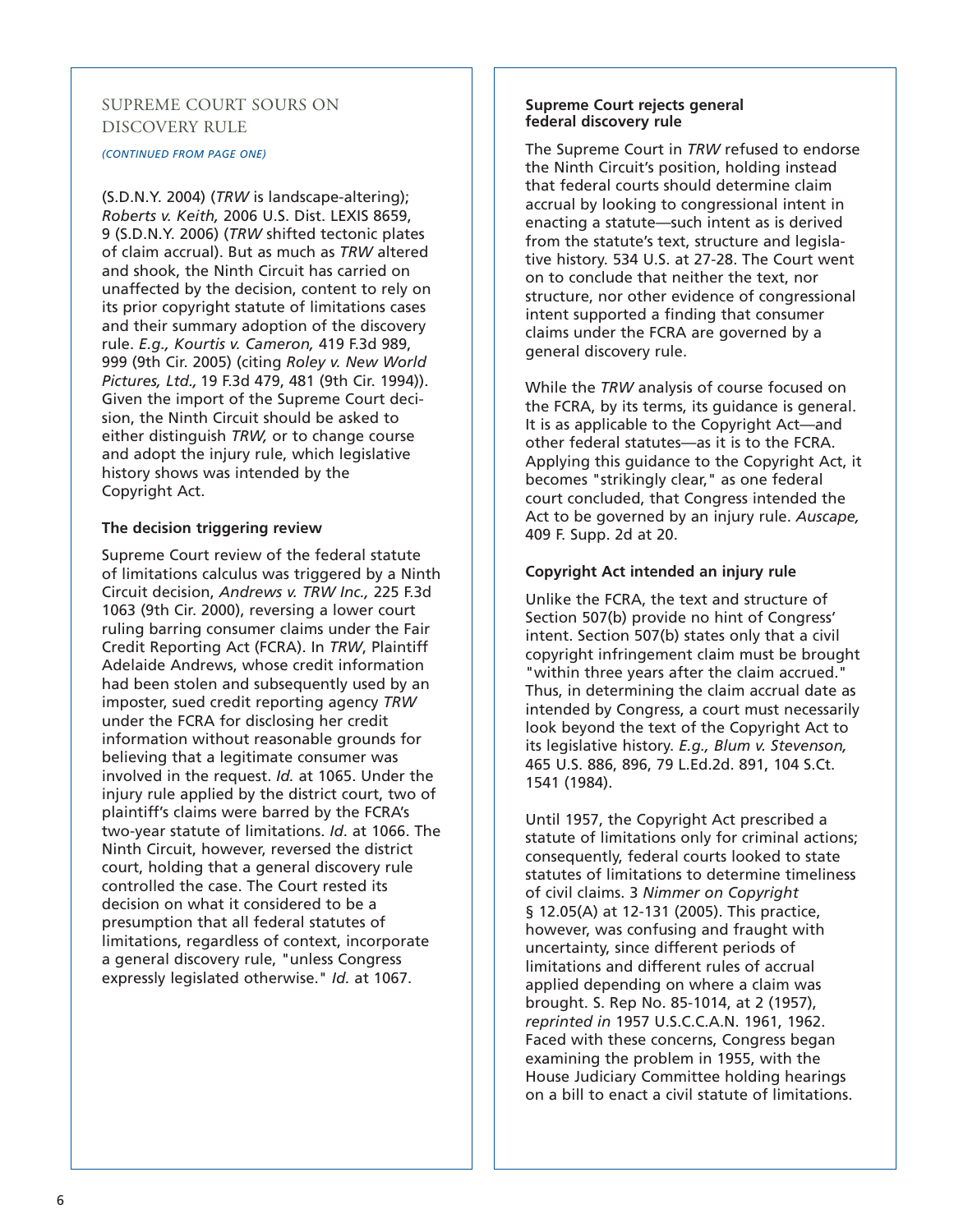*Id.* at 1962. The hearings made clear that there was general dissatisfaction with the uncertainty caused by reliance on state statutes of limitations where, for example, an infringer could face a statute of limitations as long as eight years, or as short as one year, depending on where the infringement occurred. In addition, lawyers testified that they found the situation "quite confusing," stating that users of intellectual property would be "interested in a fixed statute of limitations to know when they [would] be liable." *See Auscape,* 409 F. Supp. 2d at 245 (citing *Copyrights—Statute of Limitations: Hearing on H.R. 781 Before the House Comm. on the Judiciary, Subcomm. 3,* 84th Cong. 40 (1955) (statement of Fulton Brylawski, Association of American Motion Pictures)).

In its Senate Report, the Senate Judiciary Committee noted that it was "highly desirable" to provide a uniform statutory period throughout the United States, and it settled on a three-year statute of limitations that commenced at the time of injury. S. Rep. No. 85-1014, at 2 (1957), *reprinted in* 1957 U.S.C.C.A.N. 1961, 1962. The Report states:

All of [the] witnesses ... agreed to a 3-year period, feeling that this represents the best balance attainable to this type of action. It was pointed out that due to the nature of publication of works of art that generally the person injured receives reasonably prompt notice, or can easily ascertain any infringement of his rights. The committee agrees that 3 years is an appropriate period for a uniform statute of limitations for civil copyright claims and that it would provide an adequate opportunity for the injured party to commence his action.

In *Auscape,* Judge Lewis Kaplan thoroughly examined the Senate Report and the Act's relevant legislative history to determine whether *TRW* dictated a Copyright Act accrual date based on injury, rather than discovery. The court noted two major conclusions arising from the legislative history. 409 F. Supp. 2d at 245. First, the court stated that where the goal of the uniform three-year statute of limitations was to remove uncertainty as to the timeliness of copyright infringement

claims, it is unlikely that Congress would intend an accrual rule—such as the discovery rule—that depends on something as uncertain and indefinite as when the copyright owner happened to learn of the infringement. *Id.* This is an entirely accurate observation. Indeed, because in most instances the only proof of plaintiff's knowledge will be plaintiff's own subjective, self-serving testimony, the discovery rule re-introduces into the copyright scheme precisely the kind of floating, amorphous limitations period that Congress intended to eliminate in Section 507(b).

Second, the *Auscape* court observed that the Senate Report also makes clear that the Senate Committee considered a three-year period as "adequate opportunity" for the copyright owner to commence his or her cause of action. *Id.* Quoting the Committee's statement that "due to the nature of the publication of works of art … the person injured [generally] receives reasonably prompt notice or can easily ascertain any infringement of his rights," Judge Kaplan determined that Congress was not concerned that some copyright owners would not know or even have reason to know of an infringement action within three years after its occurrence. *Id.* at 246. Where Congress clearly recognized but disclaimed concern about the risks that not every copyright holder might discover potential infringements, a discovery accrual rule could not have been its intention.

Judge Kaplan offered additional legislative history analysis supporting these conclusions. First he pointed to an exchange between a Congressman and a motion picture representative which indicates that Congress was aware that situations would arise in which a copyright owner would not discover the infringement within three years, but nonetheless considered the owner's awareness (or lack thereof)—the very crux of the discovery rule— to be irrelevant. *Id.* at 245-246. In the exchange, the Congressman asked what would occur if a movie were shown to a small audience in a small town and then not shown again for three years. The representative noted that "every performance of every moving picture is a separate infringement … . That [each claim based on a performance/ infringement] would be *barred in three years.*" *Id.* at 246 (emphasis added). The exchange, the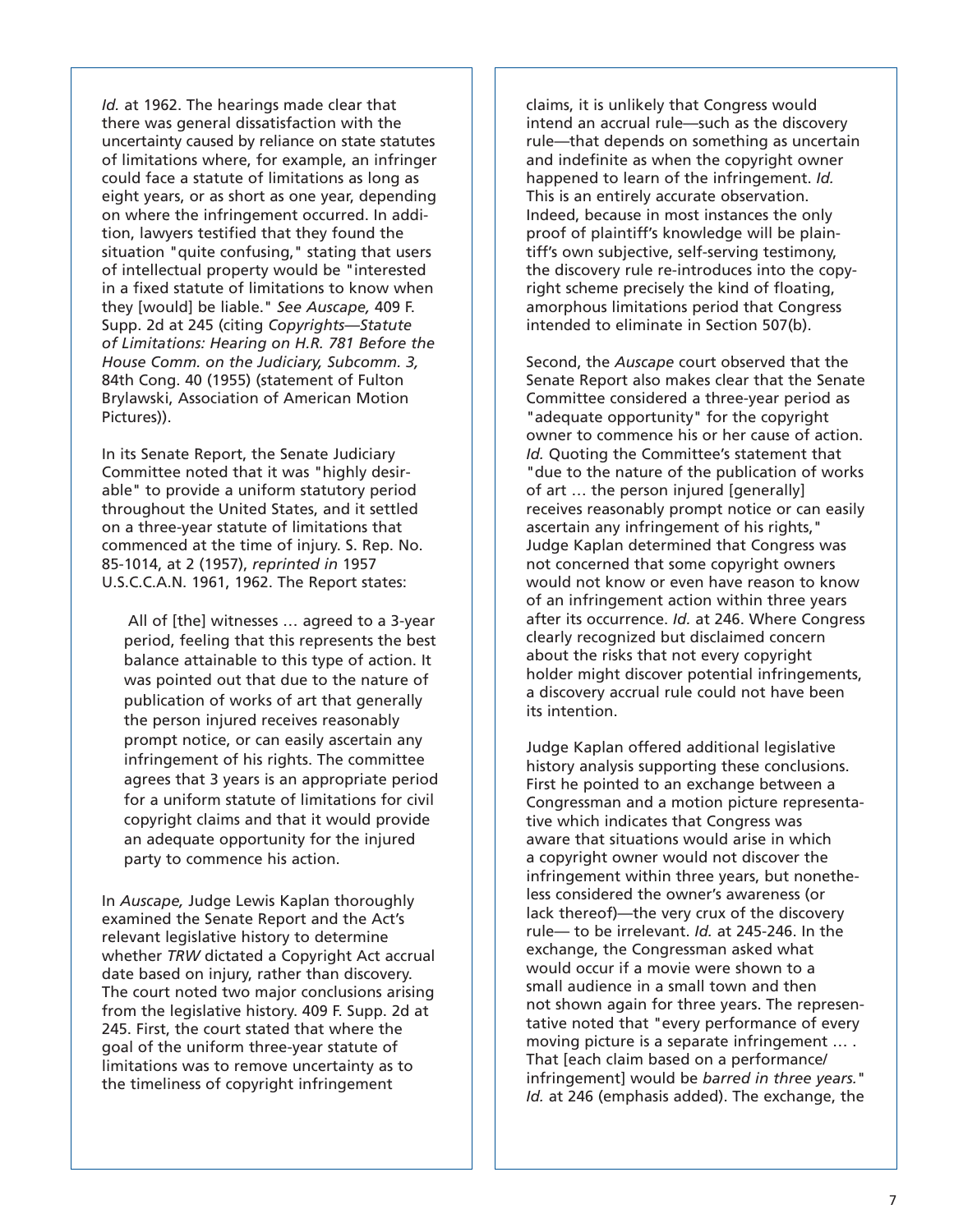court noted, indicates that the statute of limitations was intended to expire three years after the movie was disseminated, regardless of when the actual copyright owner learned of the exhibition; thus, the owner's awareness of the exhibition was irrelevant. *Id.*

Next, Judge Kaplan found the commencement of the pre-existing *state* statutes of limitations to be instructive because Congress was aware that the states themselves generally used an injury rule, yet made no attempt in the hearing to suggest that a different rule was intended. *Id.* Finally, Judge Kaplan found it significant that Congress spent considerable time focusing on whether to enact a special fraudulent concealment exception or other equitable doctrine ameliorating the (possibly harsh) effects of the statute of limitations. *Id.* at 246- 247. The conclusion the court arrived at was simple: those involved in the enactment of the Copyright Act statute of limitations could not have intended a general discovery rule since the specific statutory exceptions they were contemplating would have been entirely superfluous.

Besides legislative history, there are other considerations favoring application of an injury rule.

#### **1. Injury rule is consistent with the standard rule.**

An injury rule is consistent with the standard rule for commencement of the statute of limitations, and unless Congress says otherwise, the standard rule should apply. The standard or traditional accrual rule is that all statutes of limitations begin to run when the right of action is complete, *i.e.,* when the plaintiff has the right to apply to a court for relief and commence proceedings to enforce his rights. *See Bay Areas Laundry & Dry Cleaning Pension Trust Fund v. Ferbar Corp.,* 522 U.S. 192, 201, 139 L.Ed.2d 553, 118 S.Ct. 542 (1997). Under the standard rule, a plaintiff's inability to discover his injury or other facts supporting his action is irrelevant to the commencement date. Adam Bain and Ugo Collela, *Interpreting Federal Statutes of Limitations,* 37 Creighton L. Rev. 493, 511-512 (2004). In the copyright infringement context, where the right to sue ripens at the time of the infringement, and where Congress has not enacted or recognized an exception, the standard rule should apply.

**2. Supreme Court decisions have not supported a generally applied discovery rule.**

In *TRW*, the Supreme Court noted that it had never adopted the lower courts' practice of using a generally applied discovery rule. 534 U.S. at 28. Justice Antonin Scalia, in his concurrence, went further, calling the discovery rule applied by the Ninth Circuit a "bad wine of recent vintage," and pointing out that the Supreme Court had rarely deviated from the traditional injury rule. *TRW,* 534 U.S. at 37. While the Supreme Court has not evaluated the discovery rule in the context of copyright infringement, the fact that it continues—by design—to restrict the discovery rule to latent injury and medical malpractice cases indicates that it is highly unlikely that the Court would apply the rule to copyright infringement cases.

#### **3. Few types of cases "cry out" for a discovery rule.**

As indicated above, even when the Supreme Court has adopted a discovery rule, it has done so in only two contexts—latent disease and medical malpractice—"where the cry for [such a] rule is loudest." *TRW,* 534 U.S. at 27. As the Court has observed, latent injury cases are logical candidates for a discovery rule given that the very nature of the latent medical injury is that it does not manifest itself immediately. *United States v. Kubrick,* 444 U.S. 111, 122, 62 L.Ed.2d 259, 100 S.Ct. 352 (1979). Copyright infringement injury, however, by its very nature is not a secretive matter and does not often lead to extreme situations that would "cry out" for a discovery rule.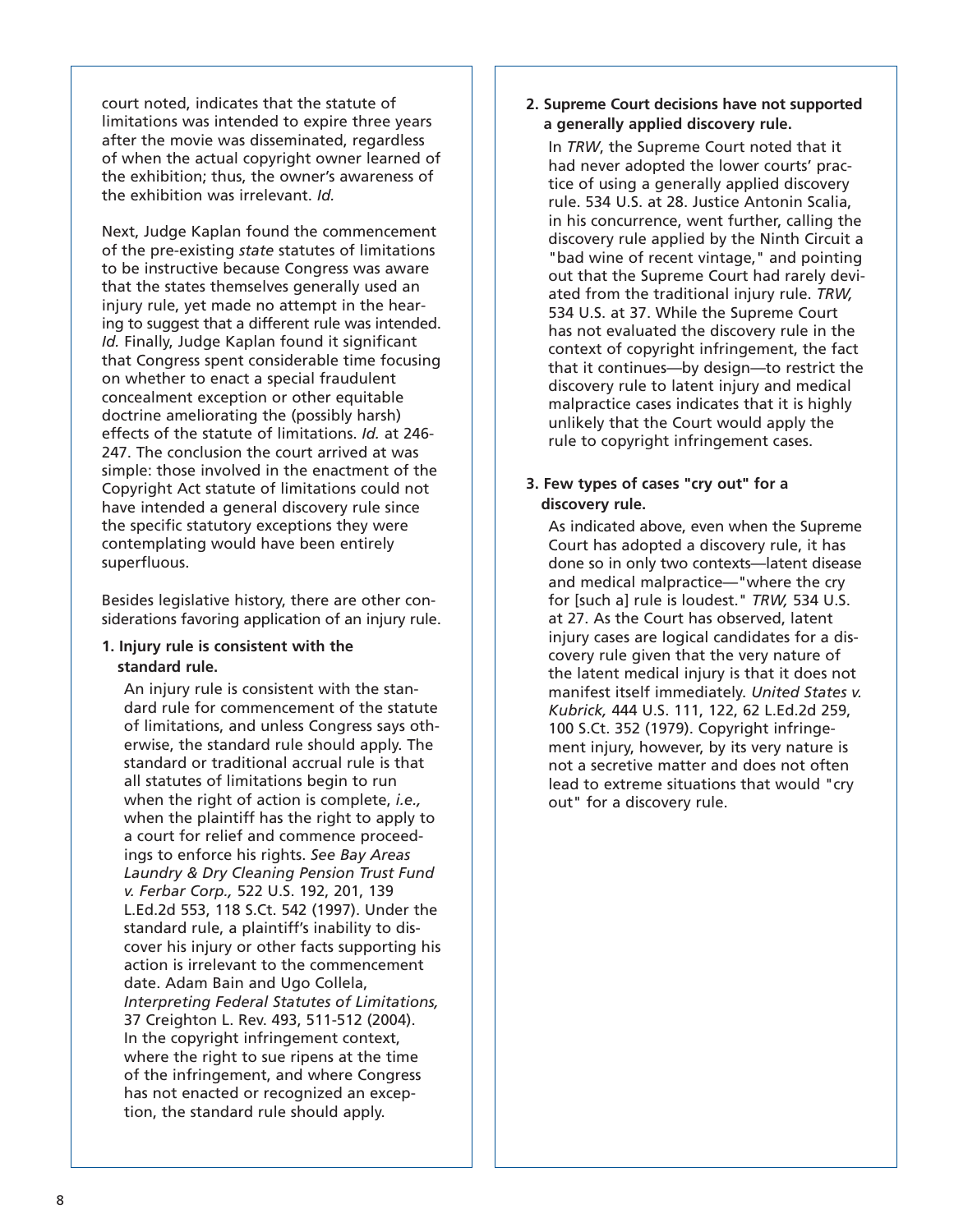#### **Conclusion**

It is clear that the Ninth Circuit historically has adhered to the federal court practice of applying a general discovery rule unless Congress explicitly states otherwise. It is however unclear why, in light of *TRW,* the Ninth Circuit has not reconsidered its statute of limitations calculus, despite having the opportunity to do so. The answer may simply be that no one has as yet urged the court to do so. Whatever the reason, the Ninth Circuit continues to labor under a discovery rule that is irreconcilable with Supreme Court guidance and the Copyright Act's legislative history. The Ninth Circuit needs, at a minimum, to consider its statute of limitations calculus in light of *TRW,* and accordingly, to adopt the rule clearly intended by the Copyright Act.

### THE RELEVANCE OF BAD FAITH TO FAIR USE ANALYSIS

#### **By Kai B. Falkenberg**

Your client, *Celebrity Weekly,* obtains an unauthorized copy of a bombshell *Lifestyle Magazine* exclusive interview with Angelina Jolie. The editor wants to know whether they can publish highlights of the interview before the *Lifestyle* issue hits the stands. *Lifestyle* had refused to provide *Celebrity Weekly* with an advance copy of the interview, but *Celebrity Weekly* managed to get it anyway. How does that play in the fair use analysis, you wonder. Can *Celebrity Weekly* still claim a fair use defense, even though they obtained the interview by unauthorized means?

Unfortunately, the case law is inconsistent and provides no clear answer to this question. The Supreme Court's decision in *Harper & Row v. Nation Enterprises,* 471 U.S. 539 (1985), appeared to inject the defendant's good or bad faith into its analysis of the fair use defense's first statutory factor (the purpose and character of the use). The Court mentioned the issue once again, nearly 10 years later, suggesting in a footnote in *Campbell v. Acuff-Rose Music, Inc.,* 510 U.S. 569 (1994), that the bad faith subfactor should not be central to the fair use analysis. However, the *Campbell* opinion failed to shed any further light on the appropriate role of bad faith in the fair use inquiry.

In light of the continued ambiguity, federal appellate courts have given differing weight to a defendant's bad faith conduct. The Federal Circuit, at one end of the spectrum, has interpreted *Harper & Row* as requiring "an individual [to] possess an authorized copy of a literary work" as a prerequisite to claiming fair use. *Atari Games Corp. v. Nintendo of Am. Inc.,* 975 F.2d 832, 843 (Fed. Cir. 1992). The Second and Ninth Circuits, on the other hand, both have read *Harper & Row,* as clarified by Campbell, more narrowly—ruling that a defendant's bad faith is not dispositive of a fair use defense but merely a subfactor that weighs in plaintiff's favor. *NXIVM Corp. v. The Ross Institute,* 364 F.3d 471 (2d Cir. 2004); *Los Angeles News Srvc. v. KCAL-TV Channel 9,* 108 F.3d 1119 (9th Cir. 1997).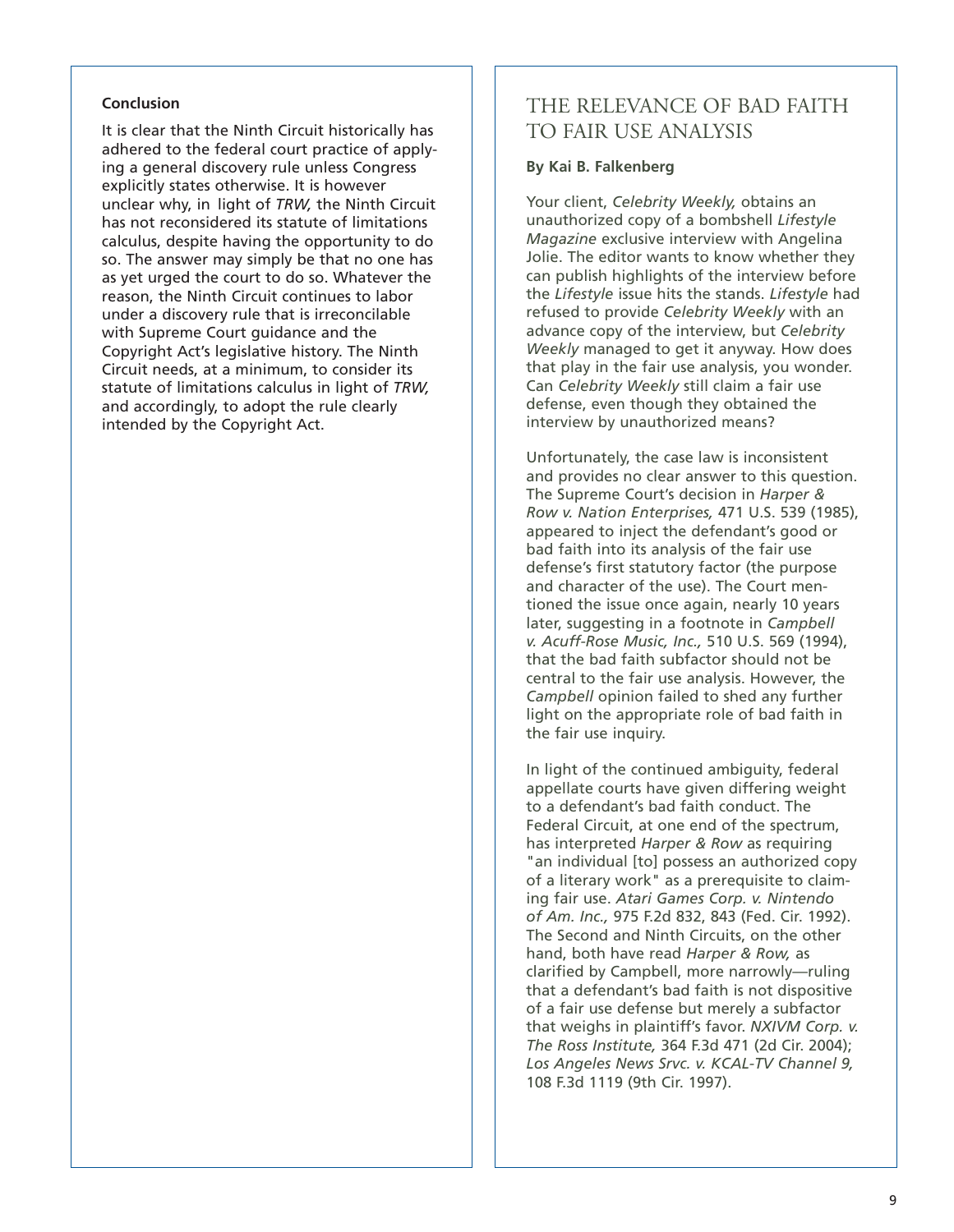**How much weight should courts place on a defendant's bad faith conduct when analyzing fair use?**

Under Section 107 of the Copyright Act, four factors are relevant to determining whether a particular use is a fair use:

(1) the purpose and character of the use of the copyrighted work;

(2) the nature of the copyrighted work;

(3) the amount and substantiality of the portion used in relation to the copyrighted work as a whole; and

 $(4)$  the effect of the use upon the potential market for or value of the copyrighted work. 17 U.S.C. § 107.

The debate over the role of bad faith in a fair use analysis found its genesis in the Supreme Court's decision in *Harper & Row,* 471 U.S. 539, which arose after an undisclosed source provided *The Nation* magazine with an unauthorized copy of President Ford's soon-to-be-published memoirs. Using excerpts from the manuscript, *The Nation* published a piece on President Ford's reasons for pardoning President Nixon, timing the piece to scoop an article scheduled to appear in *Time* magazine. As a result of *The Nation* article, *Time* canceled its agreement to license prepublication excerpts from the purloined manuscript. *Harper & Row,* Ford's publisher, then brought a copyright action against *The Nation.* On appeal, the Second Circuit reversed the lower court's finding of infringement, holding that *The Nation*'s act was a legitimate "fair use" of the copyrighted material.

The Supreme Court reversed. In evaluating the character and purpose under the first fair use factor, the Court noted that it could not ignore *The Nation*'s stated purpose of scooping the forthcoming book and *Time* excerpts. The Court explained that "The Nation's use had not merely the incidental effect but the intended purpose of supplanting the copyright holder's commercially valuable right of first publication." 471 U.S. at 562. "Also relevant to the 'character' of the use," the Court continued, "is the propriety of the defendant's conduct." *Id.* at 562-63 (internal citations omitted). "Fair use presupposes good faith and fair dealing," the Court held, and it

therefore found that *The Nation*'s knowing exploitation of a purloined manuscript weighed against *The Nation* (and a finding of fair use) on the first factor. *Id.* The Court continued its analysis of the remaining fair use factors, ultimately concluding that *The Nation*'s publication of verbatim excerpts from the unpublished manuscript was not a fair use.

#### **Federal Circuit finds bad faith precludes fair use defense**

Relying on the discussion in *Harper & Row,* the Federal Circuit ruled that as a broad proposition, bad faith by a defendant forecloses a fair use defense. *Atari Games Corp.,* 975 F.2d 832. The court considered Atari's invocation of fair use in a claim arising out of Atari's reverse engineering of the Nintendo game system, but held that the fair use defense was unavailable because Atari had obtained a copy of Nintendo's source code from the U.S. Copyright office by lying about its reason for needing the code. "To invoke the fair use exception," the Federal Circuit ruled, citing *Harper & Row,* "an individual must possess an authorized copy of a literary work." *Id.* at 843. "Because Atari was not in authorized possession of the Copyright Office's copy of [Nintendo's source code], any copying [of that code]," the court held, "does not qualify as a fair use." *Id.* 

#### **Supreme Court revisits relevance of bad faith**

Two years after the Federal Circuit's decision in *Atari,* the Supreme Court briefly revisited the bad faith issue in *Campbell,* 510 U.S. 569, a parody case involving the song "Pretty Woman." The defendants, the rap group 2 Live Crew, had sought permission to parody the classic Roy Orbison ballad. Denied permission, the defendants parodied the song anyway. The copyright holder sued, and the Supreme Court held that 2 Live Crew's parody could be a fair use and remanded the case for further factual findings. In a footnote to its discussion of the first fair use factor (the character and purpose of the use), the Court noted: "[R]egardless of the weight one might place on the alleged infringer's state of mind, we reject [plaintiff's] argument that 2 Live Crew's request for permission to use the original should be weighed against a finding of fair use." *Id.* at 585 n.18 (internal citations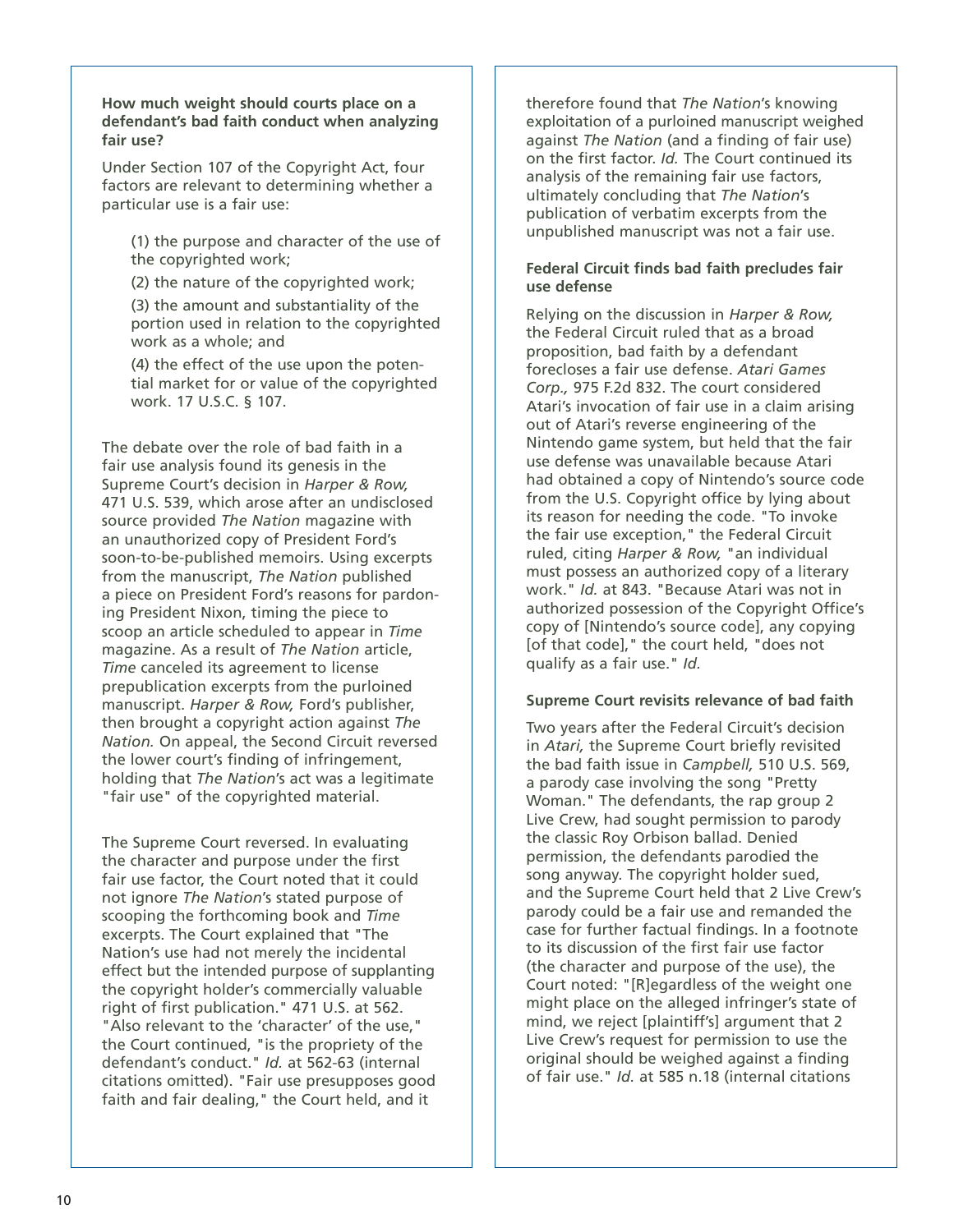omitted). "*Even if good faith were central to fair use,*" the Court said, "being denied permission to use a work does not weigh against a finding of fair use." *Id.* (emphasis added).

#### **Ninth and Second Circuits hold bad faith not dispositive of fair use**

Some courts read the *Campbell* footnote as confirming that a finding of good faith is not central to fair use and cannot therefore be dispositive. Shortly after *Campbell* was decided, one district court refused to bar a defendant from claiming fair use, although it assumed he had obtained some of the works without authorization. *Religious Technology Center v. Netcom On-Line Communication Services,* 923 F. Supp. 1231 (N.D. Cal. 1995). Here, organizations affiliated with the Church of Scientology brought an infringement action against a former Scientologist who posted a large amount of the Church's copyrighted work on the Internet.

The court found that it was more likely than not that the defendant had received at least some of the copies in an improper manner. *Id.* at 1244-45. Nevertheless, the court ruled, the fact that the copies obtained were unauthorized did not preclude it from being a fair use. While it would weigh in plaintiff's favor when analyzing the first fair use factor, the court held that bad faith should merely be considered alongside the other factors. The court reasoned that "[n]othing in *Harper & Row* indicates that the defendant's bad faith was itself conclusive of the fair use question, or even of the first factor." *Id.* at 1244 n.14. "After *Campbell,*" the court held, "it is clear that a finding of bad faith, or a finding on any one of the four factors, cannot be considered dispositive." Accordingly, the court decided to "treat bad faith as merely one aspect of the first factor." *Id.*

The Ninth Circuit endorsed this approach two years later in *Los Angeles News Srvc. v. KCAL-TV Channel 9,* 108 F.3d 1119 (9th Cir. 1997), a lawsuit involving the copyrighted video of the Reginald Denny beating. The Los Angeles News Service (LANS) sued television station KCAL after the station used LANS's footage of the beating without a license (which LANS had refused to grant KCAL). *Id.* at 1120. KCAL asserted a fair use defense and the Ninth Circuit, in analyzing the first fair use factor,

assessed whether defendant's conduct was in bad faith. *Id.* at 1122. Citing *Campbell,* the Ninth Circuit ruled that the fact that KCAL had requested a license but had been refused one was relevant, but not dispositive of its fair use defense. As the court reasoned, "'the propriety of the defendant's conduct' is relevant to the character of the use at least to the extent that it may knowingly have exploited a purloined work for free that could have been obtained for a fee." *Id.* (citations omitted). The court went on to consider all four factors, and then found that KCAL had not made a fair use of the videotape. The Ninth Circuit thus signaled that a defendant's improper conduct, while relevant to the first fair use factor, would not foreclose a fair use defense.

The Second Circuit reached the same conclusion in *NXIVM Corp. v. The Ross Institute,* 364 F.3d 471 (2d Cir. 2004), involving producers of business training seminars who brought an infringement action against individuals who posted NXIVM's copyrighted course materials on the Internet. The defendants, who ran nonprofit websites providing information to the public about controversial groups, had obtained NXIVM's course materials from a former participant in NXIVM's seminars. *Id*. at 475. The former participant provided the copyrighted information to the defendants despite having signed a non-disclosure agreement that precluded her from disseminating the materials to others. NXIVM moved for a preliminary injunction to require that its copyrighted information be removed from defendants' websites. *Id.* at 476. The district court denied the preliminary injunction, finding no likelihood of success on the merits because defendants' fair use defense was likely to succeed. *Id.* 

On appeal, following its own review of the relevant fair use factors—including the propriety of the defendants' conduct—the Second Circuit also found that defendants' fair use defense was likely to defeat plaintiff's infringement claim. Turning to the first factor in the fair use analysis, the court recognized that the propriety of the defendants' conduct is "an integral part of the analysis under the first factor" which the district court had failed to consider. *Id*. at 478. "[T]o the extent [the defendants] knew [their] access to the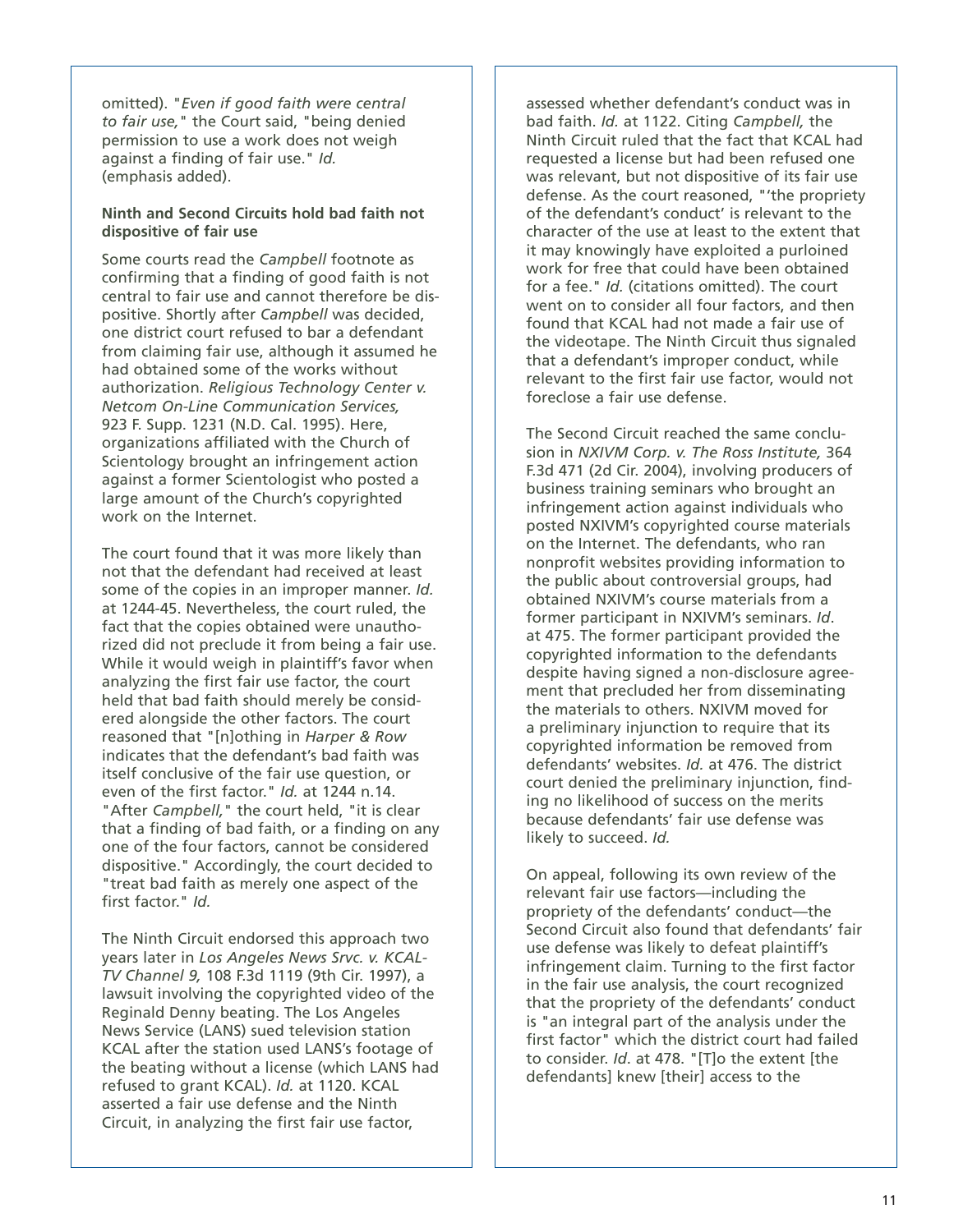manuscript was unauthorized or was derived from a violation of law or breach of duty, this consideration weighs in favor of plaintiffs," the Second Circuit ruled. *Id.* Also relevant within this subfactor, the court found, was the fact that the defendants could have acquired the manuscripts legitimately by paying the requisite fees to enroll in NXIVM's seminars. *Id.*

Assuming the defendants had engaged in bad faith, the court went on to consider how much weight this subfactor should be afforded when assessing the first fair use factor. *Id.* The Second Circuit rejected the broad interpretation of *Harper & Row* set out in the Federal Circuit's *Atari* opinion, noting that "the rule enunciated in *Atari* would foreclose the fair use defense altogether based upon defendants' bad faith." *Id.* As the Second Circuit explained, "[b]ecause the *Harper & Row* Court did not end its analysis of the fair use defense after considering and ascertaining the defendants' bad faith there, we believe that the bad faith of a defendant is not dispositive of a fair use defense." *Id.* at 479. Agreeing with the *Religious Technology Center* court, the Second Circuit found that the Supreme Court's *Campbell* decision "further supports [the] conclusion that a finding of bad faith is not to be weighed very heavily within the first fair use factor and cannot be made central to fair use analysis." *Id.* at 479 n.2. According to the Second Circuit in *NXIVM, Campbell* recognized "the continued relevance of *Harper & Row,* but clarified that the bad faith factor can be de-emphasized and will not be dispositive of the first fair use factor." *Id.* Given the continued ambiguity, however, the Second Circuit noted it would "await from the Supreme Court a clearer renunciation than the *Campbell* footnote of bad faith's relevance (however attenuated) to the fair use inquiry." *Id.*

Even with the bad faith subfactor weighing in plaintiff's favor, the court found the first factor still favored defendants in light of the transformative nature of the secondary use as criticism. *Id.* at 479. If no statutory factor could be dispositive after *Campbell,* then neither could any single subfactor, the Second Circuit reasoned. *Id.*

#### **Should bad faith be considered at all?**

Concurring with the majority decision in *NXIVM,* Chief Judge Dennis Jacobs wrote separately to suggest that a finding of bad faith should not just be afforded little weight in the fair use analysis, but rather no weight whatsoever. Jacobs asserted that *Harper & Row*'s bad faith analysis was unnecessary to the outcome in the case. "Rejection of the fair use defense," wrote Judge Jacobs, "was compelled by the essential statutory considerations." 364 F.3d at 483. The Supreme Court's consideration of fair use in *Campbell,* thus, "treated as an open question whether the secondary user's good or bad faith is pertinent to the fair use inquiry (contrary to its observation in *Harper & Row*)." *Id.* As Judge Jacobs points out, "*Campbell's* contrary-to-fact phrasing—'[e]ven if good faith were central to fair use'—rather suggests that it should not be." *Id.* at 484. Believing the issue as yet unresolved by the Supreme Court, Judge Jacobs offered his assessment "that a secondary user's good or bad faith in gaining access to the original copyrighted material ought to have no bearing on the availability of a fair use defense." *Id.* at 483. As Judge Jacobs went on to explain, the central objectives of copyright would be disserved if "the morality and good behavior of secondary users" formed part of the fair use analysis. *Id*. at 483-84 (*citing* Pierre N. Leval, *Toward a Fair Use Standard,* 103 Harv. L. Rev. 1105, 1126-27 (1990)).

Fair use, Judge Jacobs observed, is a statutory right, not "a privilege conferred on the well-intentioned." *Id.* at 485. Its purpose is to encourage the creation of original, transformative works. In considering the first fair use factor, two questions are critical: first, whether the secondary work copies the original with the same literary intention or rather with a new, transformative purpose; and second, whether the secondary work usurps some of the market for the first by serving as an alternate means of acquiring the quoted material. *Id.* at 485. Bad faith, the concurrence noted, is not relevant to either of those inquiries. If a person obtains an original work by improper means, that person likely will be subject to a host of civil and criminal charges. "[B]ut the question of fair use itself," Judge Jacobs concludes,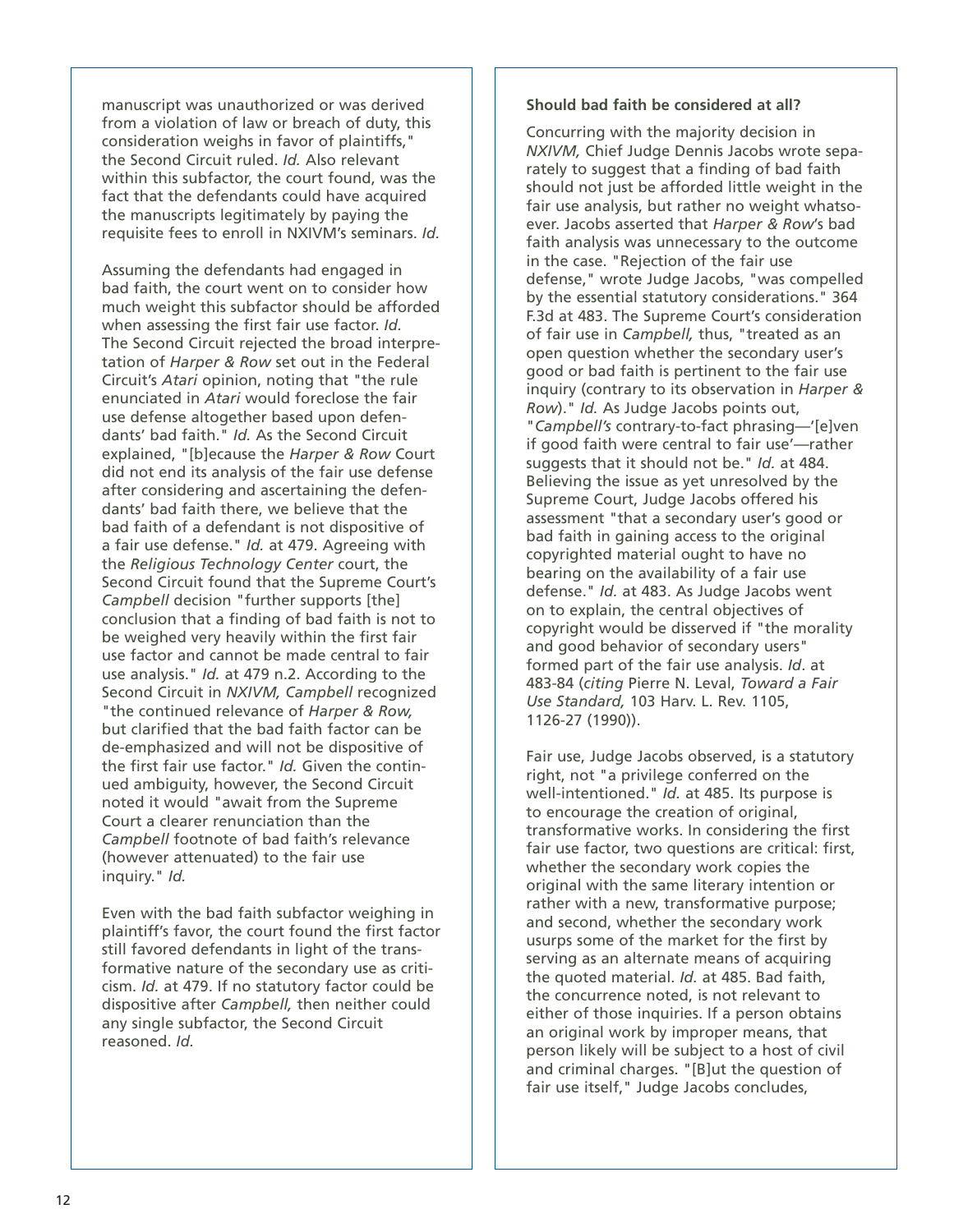"should be decided on the basis of the transformative character and commercial effects of the secondary use. If the use satisfies the criteria of §107, it is fair because it advances the utilitarian goals of copyright." *Id.*

Thus, just as fair play is not a defense to infringement, Judge Jacobs contends that "bad faith should be no obstacle to fair use":

[A] hotelier who stocks each room with photocopies of a newly copyrighted translation of the Bible is not saved from infringement by his piety; similarly, a movie reviewer who critiques—and reveals—a surprise ending is not deprived of the fair use by his malice or spite. Nor should a book critic be denied the fair use protection because she gained access to a prepublication manuscript by deceit. Fair use is not a permitted infringement; it lies wholly outside the domain protected by the author's copyright.

*Id.* at 486. If bad faith is factored into the fair use analysis, Judge Jacobs opined, it likely will lead "to the suppression of transformative works that are valuable to the expansion of public knowledge." *Id.* Given that bad faith is a slippery concept, publishers may be unwilling "to risk liability on the basis of (unknown or unsuspected) tactics and morals of authors who produce transformative works." *Id.* This, Judge Jacobs lamented, would be a result contrary to the public good that copyright exists to promote. *Id.*

#### **What is bad faith?**

As Judge Jacobs' concurrence in *NXIVM* warns, the notion of what constitutes bad faith is difficult to define. Factoring bad faith into the fair use analysis makes predicting the outcome of a fair use claim even more complicated. For example, if a secondary user obtains the original work by deceit, will that always constitute bad faith? In *Atari Games Corp.,* Atari obtained Nintendo's source code by lying to the copyright office – clear evidence of bad faith, the Federal Circuit held. 975 F.2d at 843. But what if the conduct were not so egregious? What if the original work was obtained

from an anonymous source – must the recipient investigate whether the source's receipt of the work was authorized? And what about publishing a work after being denied permission? Does that alone constitute bad faith?

The Second Circuit opinion in *NXIVM* suggests that a finding of bad faith presupposes that the defendant "knew that his access to the [copyrighted works] was unauthorized or was derived from a violation of law or breach of duty." 364 F.3d at 478. Only then, the court held, would a defendant's conduct weigh against a finding of fair use. Following *NXIVM,* for example, a New York district court found that where the evidence was disputed as to whether defendants knew the underlying works had been stolen, summary judgment could not be granted against defendants on bad faith. *Shady Records v. Source Enterprises, Inc.,* 2005 WL 14920 (S.D.N.Y. Jan. 3, 2005).

As mentioned above, another factor courts have considered in evaluating bad faith is whether defendant copied the work despite having been denied permission to do so. In *Campbell,* the Supreme Court found that 2 Live Crew's use of the Roy Orbison song "Pretty Woman" after having been denied permission did not constitute bad faith. 510 U.S. at 585 n.18. The Court explained that the defendants' "actions do not necessarily suggest that they believed their version was not fair use; the offer may simply have been made in a good-faith effort to avoid [] litigation." *Id.* According to the Court, if the use is otherwise fair, then permission is unnecessary. *Id.* Proceeding without permission does not therefore establish bad faith. *Id.; accord Bill Graham Archives v. Dorling Kindersley Ltd.,* 2006 WL 1236790, at \*8 (2d Cir. May 9, 2006); *Gulfstream Aerospace Corp. v. Camp Systems Int'l, Inc.,* 2006 WL 1061890, at \*11 n.5 (S.D. Ga. April 18, 2006).

In addition, several courts have found relevant the fact that the defendant knowingly exploited a work that could have been purchased for a fee. In *Los Angeles News Srvc.,* for example, the court noted that KCAL had requested a license but was refused one. While it found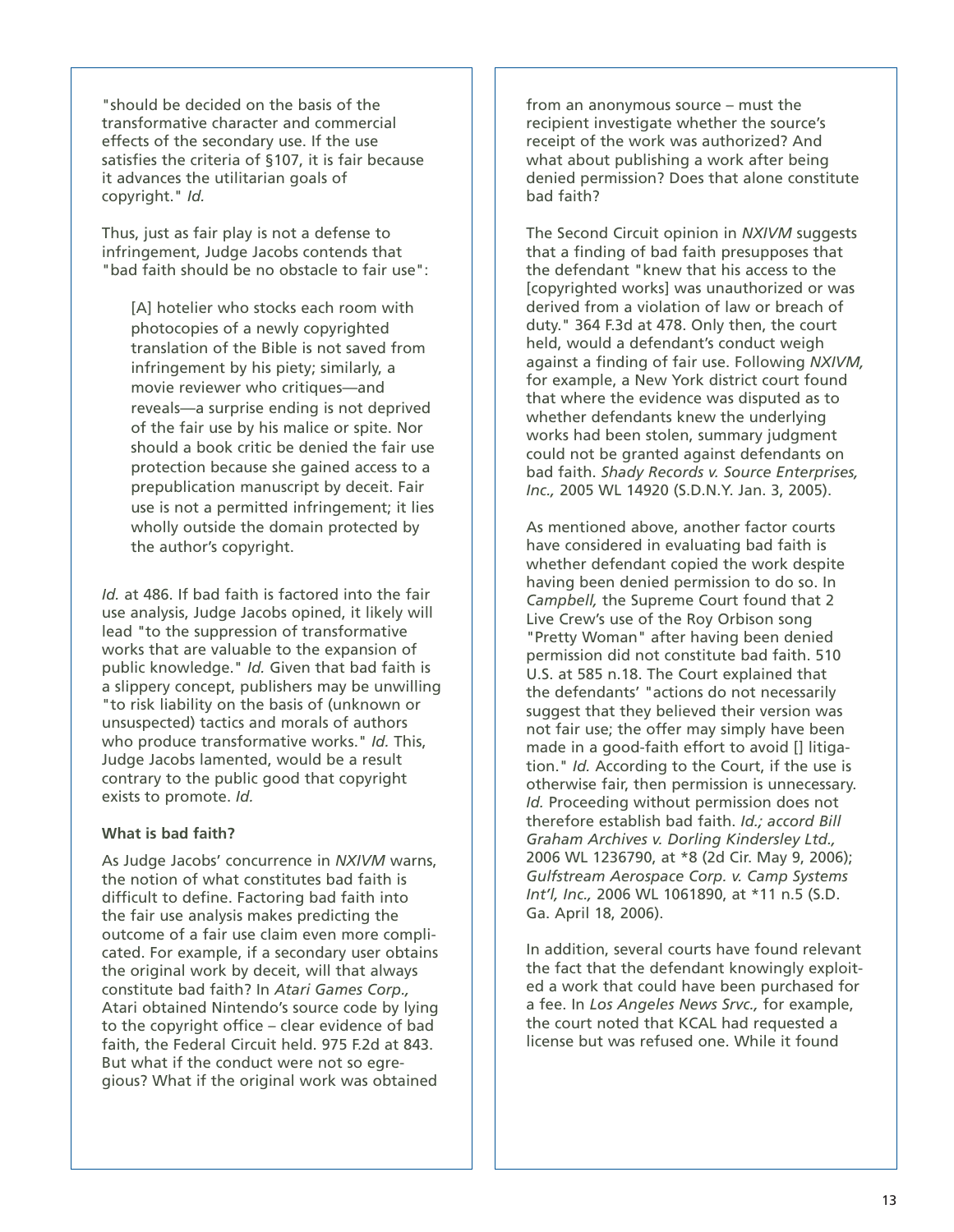that this fact was not dispositive, it nevertheless held the defendant's conduct improper given that the defendant had "obtained a copy of the tape from another station, directly copied the original, superimposed its logo on [plaintiff's] footage, and used it for the same purpose for which it would have been used had it been paid for." 108 F.3d at 1121. In *NXIVM,* the Second Circuit similarly considered relevant the fact that the defendants could have paid the requisite fee to enroll in NXIVM's seminars and obtain their materials legitimately. 364 F.3d at 478. The court assumed that defendants had engaged in bad faith conduct but nevertheless found defendants' republication of the seminar materials to be a fair use. *Id.* at 482.

Finally, a finding of bad faith also could be predicated on the violation of a contractual duty. In *NXIVM,* the plaintiff required its seminar participants to sign a non-disclosure agreement. Violation of that agreement, the Second Circuit noted, "would be a breach of a contractual duty but would not *ipso facto* be a copyright infringement." *Id.* at 478 n.1. However, the court continued, "such a violation of a contractual duty, would be relevant in assessing the bad faith subfactor within the first factor." *Id.*

#### **How does the bad faith question impact your advice to clients?**

Without further guidance from the Supreme Court on the relevance of bad faith to the fair use inquiry, advising clients on the viability of a fair use defense is difficult. Nevertheless, there are some lessons to be learned from those cases addressing the issue following *Harper & Row* and *Campbell.* Absent a clearer renunciation of the good faith principle, clients should be advised that their conduct in acquiring copyrighted materials likely will be considered at least as a subfactor within the first factor of a fair use analysis. Where clients receive the copyrighted material anonymously, courts may well assume that the clients' possession of such material is unauthorized, absent evidence to the contrary. Where clients have obtained the copyrighted material through their own deceptive or unauthorized means, a finding of bad faith is more certain

and likely to have a greater negative impact on a court's analysis of the first fair use factor. Following *Campbell,* clients need not fear that using copyrighted material after having been denied permission will automatically constitute bad faith conduct. 510 U.S. at 585 n.18. But if the material could have been lawfully obtained by simply paying a fee, that is a factor that courts may well take into account. Given the increasing competition among media outlets for market share and the premium associated with providing fresh and innovative content in an expedited manner in the Internet age, the question of defendants' bad faith conduct in using copyrighted material is likely to arise again and again in the context of fair use challenges. The trend appears to be to give less weight to a defendant's bad faith conduct. But it remains to be seen whether the well-reasoned view of Judge Jacobs—that such conduct should have no relevance at all—will prevail in the end.